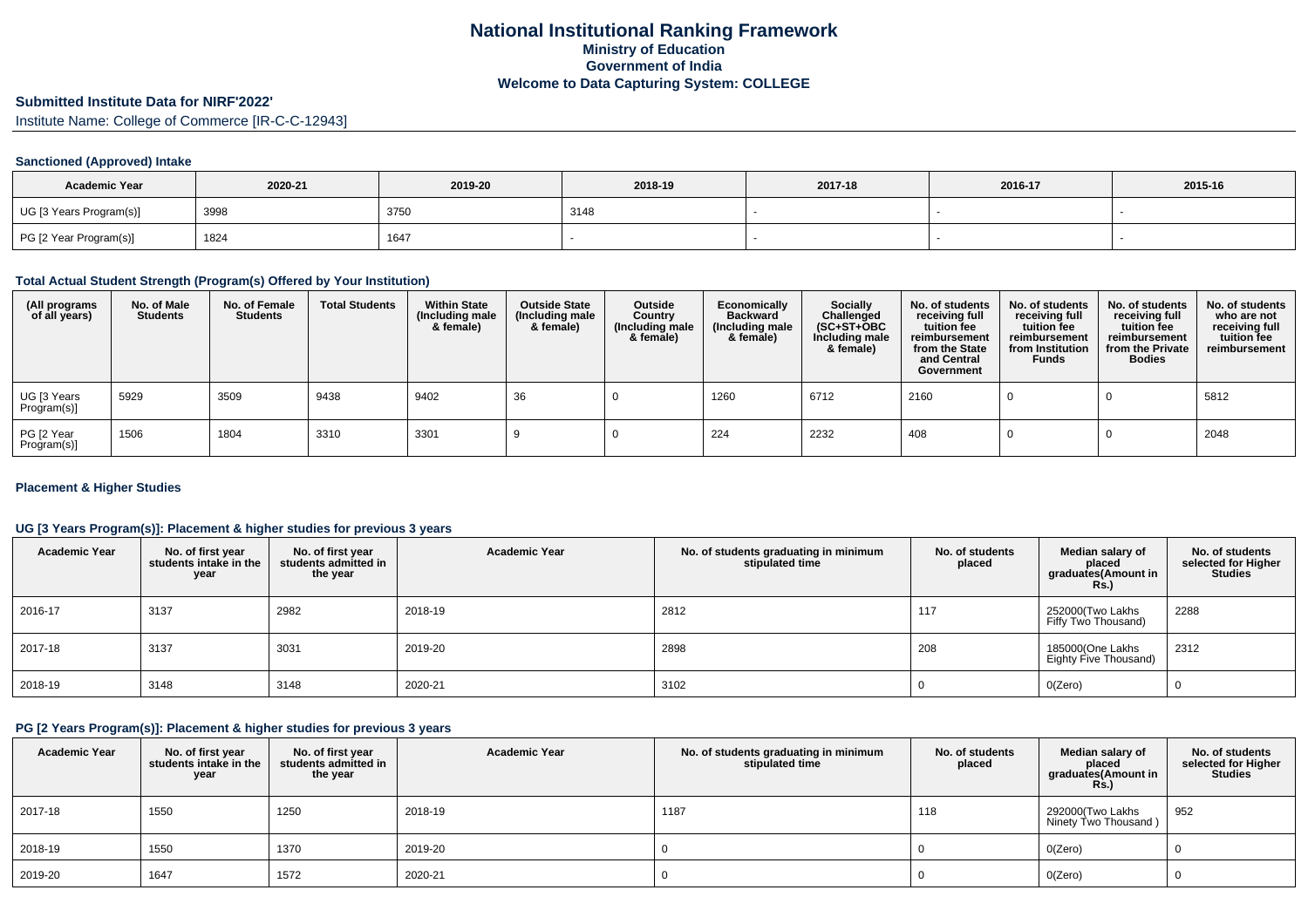#### **Financial Resources: Utilised Amount for the Capital expenditure for previous 3 years**

| Academic Year                                                                                   | 2020-21                                                                     | 2019-20                                                                                              | 2018-19                                                                     |  |  |
|-------------------------------------------------------------------------------------------------|-----------------------------------------------------------------------------|------------------------------------------------------------------------------------------------------|-----------------------------------------------------------------------------|--|--|
| <b>Utilised Amount</b>                                                                          |                                                                             | <b>Utilised Amount</b>                                                                               | <b>Utilised Amount</b>                                                      |  |  |
|                                                                                                 |                                                                             | Annual Capital Expenditure on Academic Activities and Resources (excluding expenditure on buildings) |                                                                             |  |  |
| Library                                                                                         | 225000 (Two lakhs twenty five thousand)                                     | 268600 (Two lakhs sixty eight thousand six hundred)                                                  | 242300 (Two lakhs forty two thousand three hundred)                         |  |  |
| New Equipment for Laboratories                                                                  | 2259173 (Twenty two lakhsfifty nine thousand one hundred<br>seventy one)    | 2869055 (Twenty eight lakhs sixty nine thousand fifty five)                                          | 2455022 (Twenty four lakhs fifty five thousand twenty two)                  |  |  |
| Other expenditure on creation of Capital Assets (excluding<br>expenditure on Land and Building) | 6431795 (Sixty four lakhs thirty one thousand seven hundred<br>ninety five) | 7162761 (Seventy one lakhs sixty two thousand seven hundred<br>sixty one)                            | 6632793 (Sixty six lakhs thirty two thousand seven hundred<br>ninety three) |  |  |

#### **Financial Resources: Utilised Amount for the Operational expenditure for previous 3 years**

| <b>Academic Year</b>                                                                                                                                                                            | 2020-21                                                                                   | 2019-20                                                                                                                 | 2018-19                                                                                       |
|-------------------------------------------------------------------------------------------------------------------------------------------------------------------------------------------------|-------------------------------------------------------------------------------------------|-------------------------------------------------------------------------------------------------------------------------|-----------------------------------------------------------------------------------------------|
|                                                                                                                                                                                                 | <b>Utilised Amount</b>                                                                    | <b>Utilised Amount</b>                                                                                                  | <b>Utilised Amount</b>                                                                        |
|                                                                                                                                                                                                 |                                                                                           | <b>Annual Operational Expenditure</b>                                                                                   |                                                                                               |
| Salaries (Teaching and Non Teaching staff)                                                                                                                                                      | 313076275 (Thirty one crore thirty lakhsseventy six thousand<br>two hundred seventy five) | 259220395 (Twenty five crores ninety two lakhs twenty<br>thousand three hundred ninety five)                            | 257620395 (Twenty five crores seventy six lakhs twenty<br>thousand three hundred ninety five) |
| Maintenance of Academic Infrastructure or consumables and<br>other running expenditures (excluding maintenance of hostels<br>and allied services, rent of the building, depreciation cost, etc) | 1312000 (thirteen lakhs twelve thousand)                                                  | 932000 (Nine lakhs thirty two thousand)                                                                                 | 856000 (eight lakhs fifty six thousand)                                                       |
| Seminars/Conferences/Workshops                                                                                                                                                                  | 403211 (Fpour lakhs three thousand two hundred eleven)                                    | 459256 (Four lakhs fifty nine thousand two hundred fifty<br>sixThree lakhs ninety two thousand nine hundred twenty six) | 392926 (Three lakhs ninety two thousand nine hundred twenty<br>six)                           |

## **PCS Facilities: Facilities of physically challenged students**

| 1. Do your institution buildings have Lifts/Ramps?                                                                                                         | Yes, more than 80% of the buildings |
|------------------------------------------------------------------------------------------------------------------------------------------------------------|-------------------------------------|
| 2. Do your institution have provision for walking aids, including wheelchairs and transportation from one building to another for<br>handicapped students? | Yes                                 |
| 3. Do your institution buildings have specially designed toilets for handicapped students?                                                                 | Yes, less than 40% of the buildings |

## **Faculty Details**

| <b>Srno</b>     | Name                         | Age | Designation                                         | Gender | Qualification | <b>Experience (In</b><br>Months) | <b>Currently working</b><br>with institution? | <b>Joining Date</b> | <b>Leaving Date</b>      | <b>Association type</b> |
|-----------------|------------------------------|-----|-----------------------------------------------------|--------|---------------|----------------------------------|-----------------------------------------------|---------------------|--------------------------|-------------------------|
|                 | Tapan Kumar<br>Shandilya     | 58  | Dean / Principal /<br>Director / Vice<br>Chancellor | Male   | Ph.D          | 415                              | Yes                                           | 03-09-1994          | $\overline{\phantom{a}}$ | Regular                 |
| 2               | Padmini Prasad               | 59  | Professor                                           | Female | Ph.D          | 450                              | Yes                                           | 07-11-1996          | $\sim$                   | Regular                 |
| 3               | Imteyaz Hassan               | 59  | Professor                                           | Male   | Ph.D          | 450                              | Yes                                           | 06-11-1996          | $\sim$                   | Regular                 |
| $\overline{4}$  | Jagdish Prasad               | 54  | Associate Professor                                 | Male   | Ph.D          | 400                              | Yes                                           | 07-11-1996          | $\sim$                   | Regular                 |
| $5\overline{5}$ | RAJENDRA<br>PRASAD GUPTA     | 61  | Professor                                           | Male   | Ph.D          | 450                              | Yes                                           | 04-11-1996          | $\sim$                   | Regular                 |
| 6               | RAM UDDESHYA<br><b>SINGH</b> | 57  | Associate Professor                                 | Male   | Ph.D          | 432                              | Yes                                           | 16-12-2003          | $\sim$                   | Regular                 |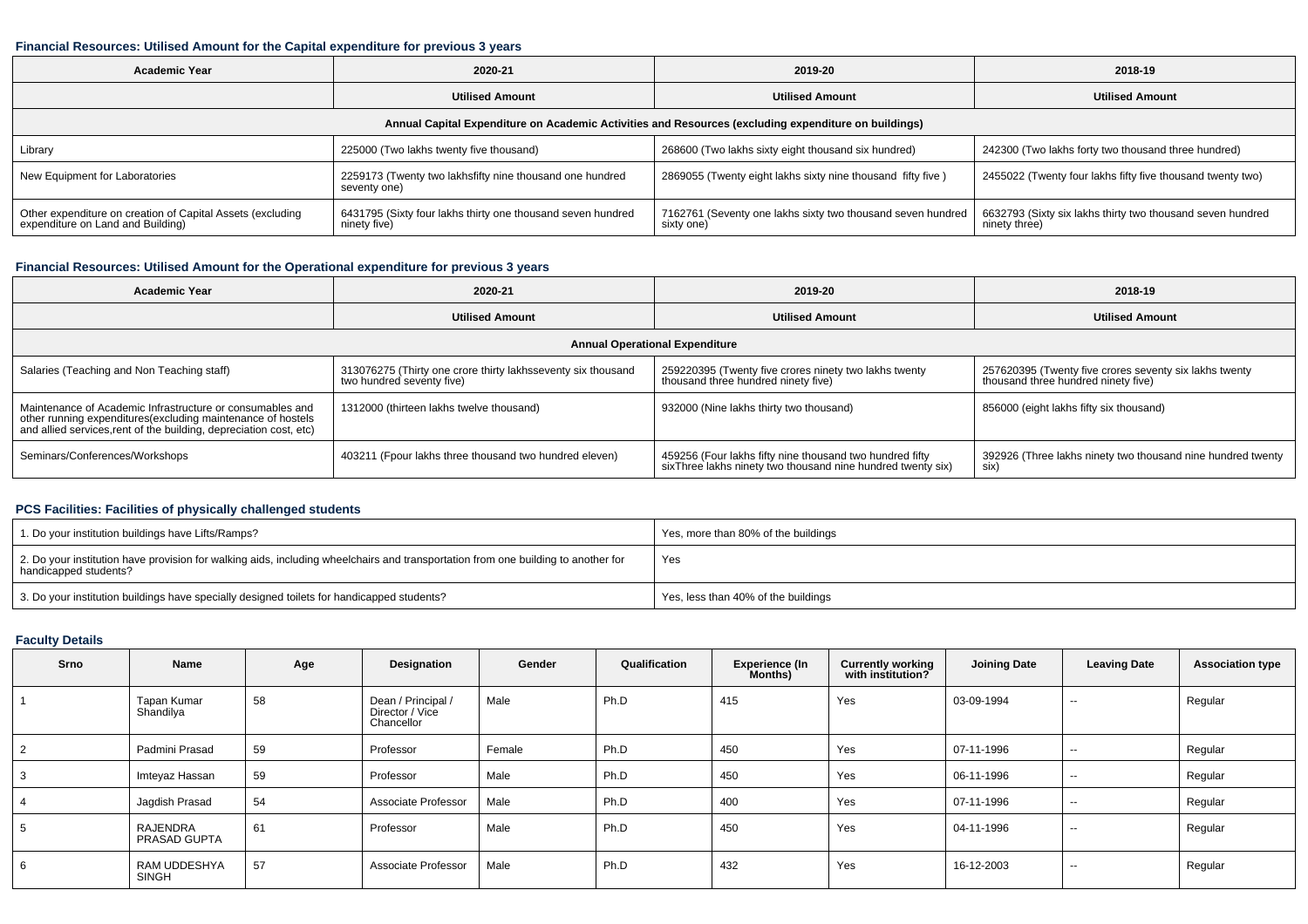| $\overline{7}$ | <b>ANITA DAS</b>                             | 59 | Associate Professor        | Female | Ph.D | 432 | Yes | 21-07-2003 | --                       | Regular |
|----------------|----------------------------------------------|----|----------------------------|--------|------|-----|-----|------------|--------------------------|---------|
| 8              | RASHMI AKHOURY                               | 59 | Professor                  | Female | Ph.D | 450 | Yes | 06-11-1996 | --                       | Regular |
| 9              | <b>RAMESH</b><br>CHANDRA<br><b>CHOUDHARY</b> | 57 | Associate Professor        | Male   | Ph.D | 400 | Yes | 05-11-1996 | ۰.                       | Regular |
| 10             | Mridula Kumari                               | 55 | Associate Professor        | Female | Ph.D | 400 | Yes | 05-11-1996 | --                       | Regular |
| 11             | Kumar Chandradeep                            | 54 | Professor                  | Male   | Ph.D | 400 | Yes | 04-11-1996 | $\overline{a}$           | Regular |
| 12             | Saloni Prasad                                | 56 | Professor                  | Female | Ph.D | 400 | Yes | 04-11-1996 | --                       | Regular |
| 13             | Ashok Kumar                                  | 59 | Associate Professor        | Male   | Ph.D | 400 | Yes | 03-07-2003 | --                       | Regular |
| 14             | Aditi                                        | 52 | Associate Professor        | Female | Ph.D | 360 | Yes | 19-07-2003 | $\overline{\phantom{a}}$ | Regular |
| 15             | Abhay Kumar                                  | 62 | <b>Assistant Professor</b> | Male   | Ph.D | 400 | Yes | 05-11-1996 | $\overline{\phantom{a}}$ | Regular |
| 16             | Mangala Rani                                 | 58 | Professor                  | Female | Ph.D | 450 | Yes | 07-03-1990 | --                       | Regular |
| 17             | Kanchana Singh                               | 62 | Professor                  | Female | Ph.D | 450 | Yes | 07-11-1996 | $\overline{a}$           | Regular |
| 18             | Shreekant Singh                              | 54 | Professor                  | Male   | Ph.D | 400 | Yes | 06-11-1996 | ۰.                       | Regular |
| 19             | Dinesh Prasad<br>Singh                       | 58 | Professor                  | Male   | Ph.D | 450 | Yes | 05-11-1996 | $\overline{\phantom{a}}$ | Regular |
| 20             | <b>Binod Kumar</b><br>Mangalam               | 55 | Associate Professor        | Male   | Ph.D | 400 | Yes | 08-11-1996 | $\overline{\phantom{a}}$ | Regular |
| 21             | Safdar Imam Kadri                            | 55 | Assistant Professor        | Male   | Ph.D | 400 | Yes | 16-10-1992 | --                       | Regular |
| 22             | <b>Tarique Fatmi</b>                         | 61 | Associate Professor        | Male   | Ph.D | 450 | Yes | 05-11-1996 | $\overline{\phantom{a}}$ | Regular |
| 23             | Akabar Ali                                   | 56 | Associate Professor        | Male   | Ph.D | 400 | Yes | 11-08-2003 | --                       | Regular |
| 24             | Indira Sinha                                 | 58 | Professor                  | Female | Ph.D | 450 | Yes | 05-11-1996 | --                       | Regular |
| 25             | Arvind Adityaraj                             | 55 | Professor                  | Male   | Ph.D | 400 | Yes | 05-11-1996 | $\overline{\phantom{a}}$ | Regular |
| 26             | Rachna<br>Suchinmayee                        | 56 | Professor                  | Female | Ph.D | 400 | Yes | 05-11-1996 | ۰.                       | Regular |
| 27             | Anil Kumar                                   | 56 | Professor                  | Male   | Ph.D | 400 | Yes | 07-11-1996 | --                       | Regular |
| 28             | Dinesh Kumar                                 | 59 | Professor                  | Male   | Ph.D | 450 | Yes | 07-11-1996 | $\overline{\phantom{a}}$ | Regular |
| 29             | Nutan Sinha                                  | 61 | Professor                  | Female | Ph.D | 450 | Yes | 05-11-1996 | $\overline{\phantom{a}}$ | Regular |
| 30             | Shubha Prasad                                | 60 | Professor                  | Female | Ph.D | 450 | Yes | 26-07-1991 | $\overline{\phantom{a}}$ | Regular |
| 31             | Kirti                                        | 57 | Professor                  | Female | Ph.D | 430 | Yes | 19-11-1996 | $\overline{\phantom{a}}$ | Regular |
| 32             | Jai Mangal Deo                               | 59 | Professor                  | Male   | Ph.D | 450 | Yes | 29-11-1990 | Ξ.                       | Regular |
| 33             | Sangita Sinha                                | 52 | Associate Professor        | Female | Ph.D | 380 | Yes | 01-07-2003 | ۰.                       | Regular |
| 34             | Abhay Shankar                                | 50 | <b>Assistant Professor</b> | Male   | Ph.D | 360 | Yes | 24-09-2003 | Щ,                       | Regular |
| 35             | Gyanendra Yadav                              | 57 | Associate Professor        | Male   | Ph.D | 400 | Yes | 05-11-1996 | Щ,                       | Regular |
| 36             | Bidhan Chandra Rai                           | 62 | Associate Professor        | Male   | Ph.D | 450 | Yes | 05-11-1996 | $\overline{\phantom{a}}$ | Regular |
| 37             | Kamdeo Prasad<br>Yadav                       | 59 | Associate Professor        | Male   | Ph.D | 450 | Yes | 07-11-1996 | --                       | Regular |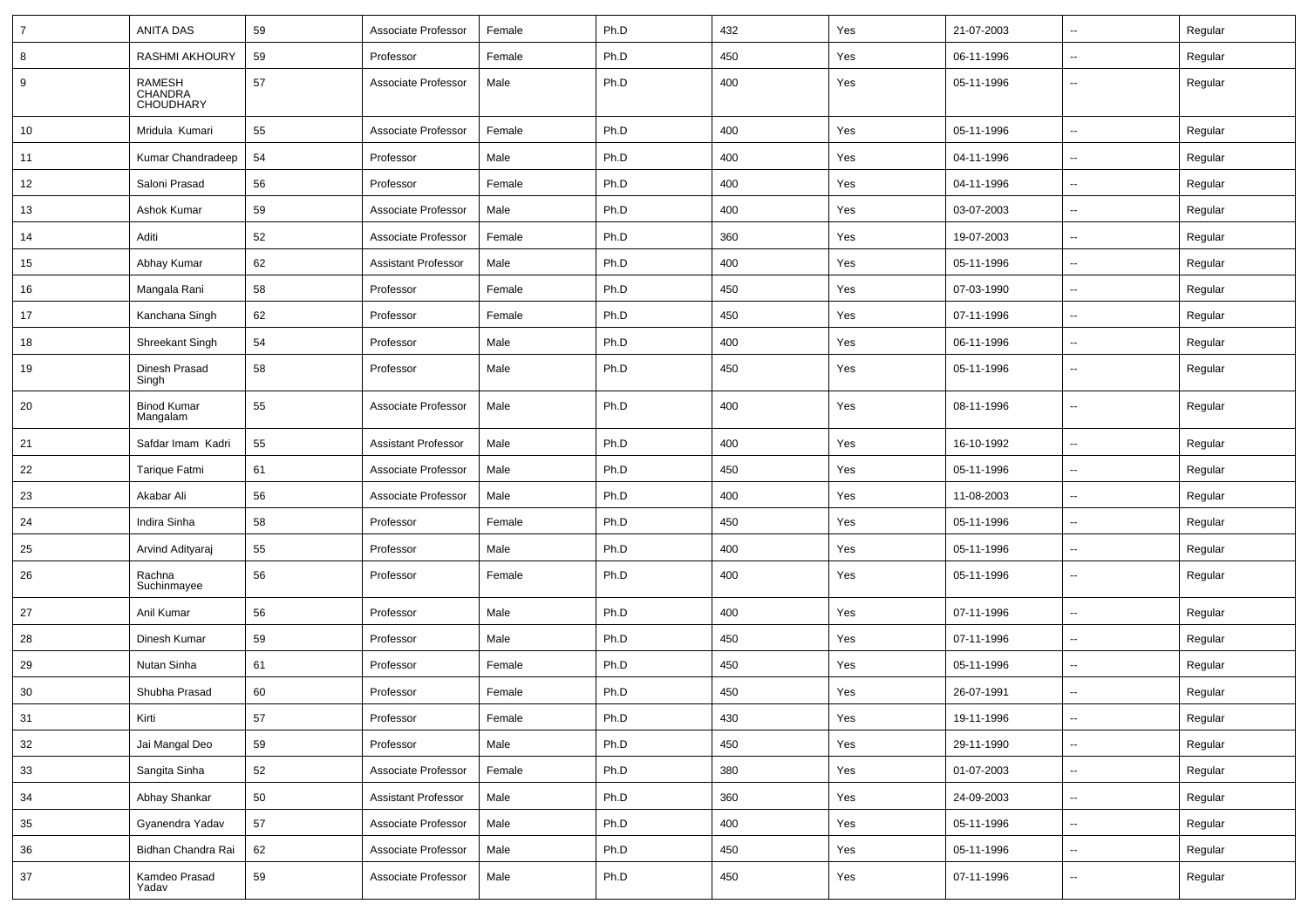| 38 | Satyendra Narayan                | 63 | Associate Professor        | Male   | Ph.D            | 500 | Yes | 31-03-1983 | $\overline{\phantom{a}}$ | Regular |
|----|----------------------------------|----|----------------------------|--------|-----------------|-----|-----|------------|--------------------------|---------|
| 39 | Anil Kumar                       | 54 | <b>Assistant Professor</b> | Male   | Ph.D            | 400 | Yes | 18-11-1996 | Ξ.                       | Regular |
| 40 | Renu Bala                        | 48 | Associate Professor        | Female | Ph.D            | 330 | Yes | 08-11-2003 |                          | Regular |
| 41 | Arvind Kumar Nag                 | 61 | Professor                  | Male   | Ph.D            | 450 | Yes | 06-11-1996 | --                       | Regular |
| 42 | Surya Narayan<br>Yadav           | 58 | Associate Professor        | Male   | Ph.D            | 450 | Yes | 08-11-1999 |                          | Regular |
| 43 | <b>Bindu Singh</b>               | 64 | Professor                  | Female | Ph.D            | 500 | Yes | 30-06-1990 | Ξ.                       | Regular |
| 44 | Manoj Kumar                      | 58 | Professor                  | Male   | Ph.D            | 450 | Yes | 04-11-1996 | $\sim$                   | Regular |
| 45 | Manoj Kumar                      | 54 | Associate Professor        | Male   | Ph.D            | 400 | Yes | 22-11-1996 | $\sim$                   | Regular |
| 46 | Ran Bijay Kumar                  | 64 | <b>Assistant Professor</b> | Male   | Ph.D            | 500 | Yes | 06-11-1996 | --                       | Regular |
| 47 | Vinay Kumar Sinha                | 63 | Associate Professor        | Male   | Ph.D            | 500 | Yes | 05-01-1996 | Ξ.                       | Regular |
| 48 | Anil Kumar Singh                 | 63 | <b>Assistant Professor</b> | Male   | Ph.D            | 400 | Yes | 16-07-2003 | $\overline{\phantom{a}}$ | Regular |
| 49 | Sanjay Kumar<br>Pandey           | 52 | Associate Professor        | Male   | M.A.(Economics) | 350 | Yes | 19-11-1996 | --                       | Regular |
| 50 | Asha Rani                        | 60 | Professor                  | Female | Ph.D            | 450 | Yes | 19-11-1996 | --                       | Regular |
| 51 | Raghwendra Kishor                | 56 | Associate Professor        | Male   | Ph.D            | 400 | Yes | 28-06-2003 | $\sim$                   | Regular |
| 52 | Kalpana Shahi                    | 56 | Professor                  | Female | Ph.D            | 400 | Yes | 07-11-1996 | $\sim$                   | Regular |
| 53 | Ashok Kumar                      | 55 | Professor                  | Male   | Ph.D            | 400 | Yes | 21-10-1989 | $\overline{\phantom{a}}$ | Regular |
| 54 | Umesh Prasad                     | 62 | Professor                  | Male   | Ph.D            | 450 | Yes | 05-11-1996 |                          | Regular |
| 55 | Santosh Kumar                    | 51 | Associate Professor        | Male   | Ph.D            | 372 | Yes | 09-08-2003 | --                       | Regular |
| 56 | Shiv Kumar Yadav                 | 55 | Associate Professor        | Male   | Ph.D            | 400 | Yes | 21-11-1996 | --                       | Regular |
| 57 | Amrendra Kumar<br><b>Bhaskar</b> | 58 | Associate Professor        | Male   | Ph.D            | 450 | Yes | 06-11-1996 | Ξ.                       | Regular |
| 58 | Rajeev Ranjan                    | 51 | Professor                  | Male   | Ph.D            | 360 | Yes | 07-11-1996 | $\sim$                   | Regular |
| 59 | Pravin Kumar                     | 61 | Professor                  | Male   | Ph.D            | 450 | Yes | 04-11-1996 | $\sim$                   | Regular |
| 60 | Dr Manoj Kumar                   | 55 | Associate Professor        | Male   | Ph.D            | 400 | Yes | 26-06-2003 | --                       | Regular |
| 61 | Santwana Rani                    | 50 | Associate Professor        | Female | Ph.D            | 350 | Yes | 26-06-2003 | $\overline{\phantom{a}}$ | Regular |
| 62 | Sunita Lall                      | 59 | Associate Professor        | Female | Ph.D            | 450 | Yes | 05-11-1996 |                          | Regular |
| 63 | Pramod Kumar                     | 58 | Professor                  | Male   | Ph.D            | 450 | Yes | 01-02-1988 | $\ddotsc$                | Regular |
| 64 | Khalid Ahmed                     | 59 | Associate Professor        | Male   | Ph.D            | 450 | Yes | 01-02-1988 | Ξ.                       | Regular |
| 65 | Munawar Fazal                    | 47 | Associate Professor        | Male   | Ph.D            | 300 | Yes | 05-07-2003 | $\sim$                   | Regular |
| 66 | Mahboob Zafar<br>Alam            | 59 | Associate Professor        | Male   | Ph.D            | 450 | Yes | 06-11-1996 | $\overline{\phantom{a}}$ | Regular |
| 67 | Pramod Kumar<br>Singh            | 55 | Associate Professor        | Male   | Ph.D            | 360 | Yes | 07-07-2003 | $\overline{\phantom{a}}$ | Regular |
| 68 | Rajendra Singh                   | 63 | Associate Professor        | Male   | Ph.D            | 450 | Yes | 06-11-1996 | $\sim$                   | Regular |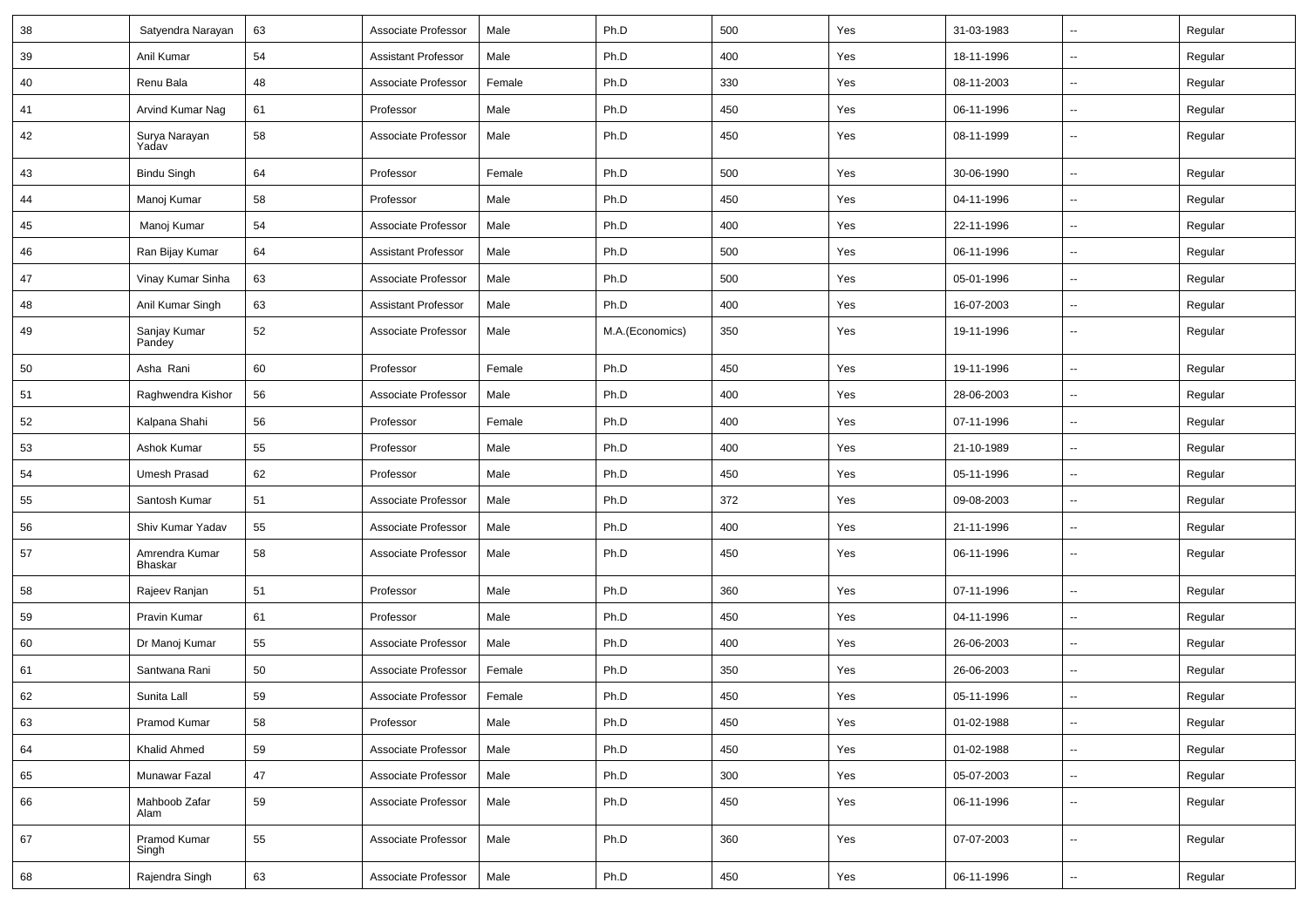| 69 | Gajendra Prasad<br>Gaddkar      | 53 | Associate Professor        | Male   | Ph.D  | 340 | Yes | 11-08-2003 | --                       | Regular |
|----|---------------------------------|----|----------------------------|--------|-------|-----|-----|------------|--------------------------|---------|
| 70 | Mahesh Mandal                   | 62 | Associate Professor        | Male   | Ph.D  | 450 | Yes | 04-11-1996 | ⊷.                       | Regular |
| 71 | Syed Afroz Asharfi              | 56 | <b>Assistant Professor</b> | Male   | Ph.D  | 400 | Yes | 07-11-1996 | -−                       | Regular |
| 72 | Manju Kumari                    | 48 | <b>Assistant Professor</b> | Female | Ph.D  | 120 | Yes | 13-06-2016 | н.                       | Regular |
| 73 | Vandana Maurya                  | 35 | <b>Assistant Professor</b> | Female | Ph.D  | 100 | Yes | 01-07-2017 | $\overline{\phantom{a}}$ | Regular |
| 74 | <b>Vivek Kumar</b>              | 42 | <b>Assistant Professor</b> | Male   | Ph.D  | 100 | Yes | 01-07-2017 |                          | Regular |
| 75 | Baikunth Roy                    | 33 | <b>Assistant Professor</b> | Male   | Ph.D  | 100 | Yes | 01-07-2017 | $\overline{\phantom{a}}$ | Regular |
| 76 | Vijay Kumar                     | 55 | Associate Professor        | Male   | Ph.D  | 400 | Yes | 09-08-2003 | $\overline{\phantom{a}}$ | Regular |
| 77 | Anita Sagar                     | 46 | <b>Assistant Professor</b> | Female | M.Sc. | 100 | Yes | 04-09-2017 | -−                       | Regular |
| 78 | Sanyukta                        | 45 | <b>Assistant Professor</b> | Female | Ph.D  | 100 | Yes | 12-09-2017 | ⊷.                       | Regular |
| 79 | Shambhu Saran                   | 36 | <b>Assistant Professor</b> | Male   | Ph.D  | 100 | Yes | 09-11-2017 | $\overline{\phantom{a}}$ | Regular |
| 80 | Dimple Kumari                   | 39 | <b>Assistant Professor</b> | Female | Ph.D  | 100 | Yes | 09-11-2017 | --                       | Regular |
| 81 | Smita Kumari                    | 44 | <b>Assistant Professor</b> | Female | Ph.D  | 100 | Yes | 06-12-2017 | $\overline{\phantom{a}}$ | Regular |
| 82 | Rajesh Shukla                   | 54 | Professor                  | Male   | Ph.D  | 400 | Yes | 05-11-1996 | $\overline{\phantom{a}}$ | Regular |
| 83 | Sangita Kumari                  | 46 | <b>Assistant Professor</b> | Female | Ph.D  | 72  | Yes | 27-08-2018 | -−                       | Regular |
| 84 | Rashmi Ranjana                  | 48 | <b>Assistant Professor</b> | Female | Ph.D  | 72  | Yes | 23-10-2018 | ⊷.                       | Regular |
| 85 | Rashmi Kumari                   | 31 | <b>Assistant Professor</b> | Female | Ph.D  | 48  | Yes | 28-11-2019 | --                       | Regular |
| 86 | Mukesh Kumar<br>Madhukar        | 50 | <b>Assistant Professor</b> | Male   | Ph.D  | 24  | Yes | 02-09-2020 | --                       | Regular |
| 87 | Shushma Kumari                  | 30 | <b>Assistant Professor</b> | Female | Ph.D  | 24  | Yes | 30-09-2020 | -−                       | Regular |
| 88 | DR RAJNISH<br><b>KUMAR</b>      | 31 | <b>Assistant Professor</b> | Male   | Ph.D  | 22  | Yes | 25-09-2020 | $\mathbf{u}$             | Regular |
| 89 | DR RASHMI                       | 47 | <b>Assistant Professor</b> | Female | Ph.D  | 24  | Yes | 20-06-2020 | $\sim$                   | Regular |
| 90 | DR AYAN<br><b>MUKHRJEE</b>      | 36 | <b>Assistant Professor</b> | Male   | Ph.D  | 10  | Yes | 22-01-2021 | $\overline{\phantom{a}}$ | Regular |
| 91 | DR AKANKSHA<br>PRIYA            | 32 | <b>Assistant Professor</b> | Female | Ph.D  | 10  | Yes | 18-01-2021 | --                       | Regular |
| 92 | DR PRANAY<br><b>KUMAR GUPTA</b> | 52 | Associate Professor        | Male   | Ph.D  | 10  | Yes | 21-01-2021 | $\overline{\phantom{a}}$ | Regular |
| 93 | DR VIDYA YADAV                  | 33 | <b>Assistant Professor</b> | Female | Ph.D  | 10  | Yes | 21-01-2021 | Щ,                       | Regular |
| 94 | DR RISHIKESH<br>RANJAN          | 36 | <b>Assistant Professor</b> | Male   | Ph.D  | 10  | Yes | 23-01-2021 | $\overline{\phantom{a}}$ | Regular |
| 95 | DR VINEETA<br><b>GUPTA</b>      | 37 | <b>Assistant Professor</b> | Female | Ph.D  | 10  | Yes | 28-01-2021 | $\overline{\phantom{a}}$ | Regular |
| 96 | DR RAJEEV<br>RANJAN             | 51 | <b>Assistant Professor</b> | Male   | Ph.D  | 8   | Yes | 01-02-2021 | $\overline{\phantom{a}}$ | Regular |
| 97 | SRI SACHCHIDA<br>NAND KUMAR     | 39 | <b>Assistant Professor</b> | Male   | Ph.D  | 6   | Yes | 01-03-2021 | −−                       | Regular |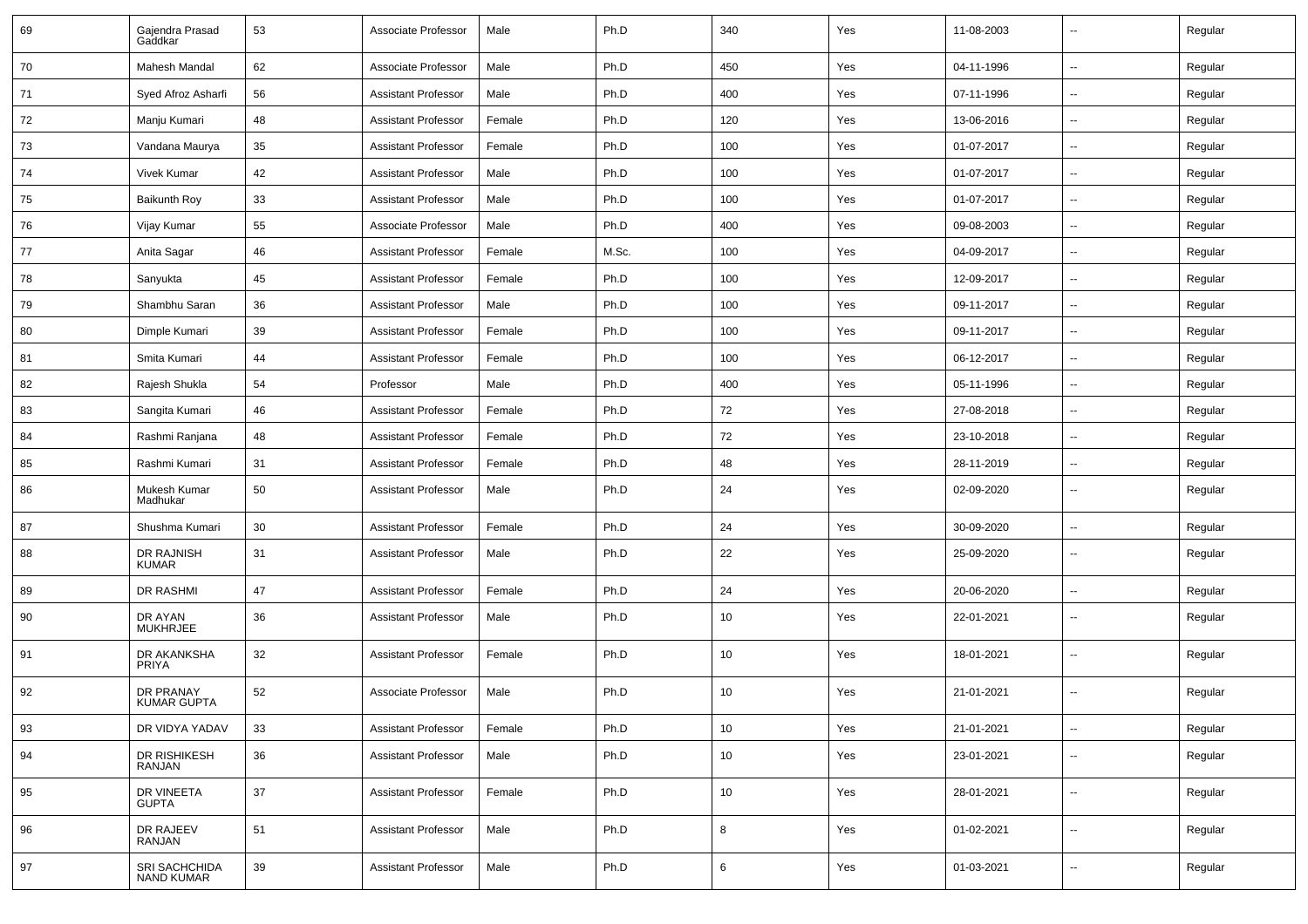| 98  | DR AJAY KUMAR               | 41 | <b>Assistant Professor</b> | Male   | Ph.D                                  | 8              | Yes | 22-02-2021 | --                       | Regular             |
|-----|-----------------------------|----|----------------------------|--------|---------------------------------------|----------------|-----|------------|--------------------------|---------------------|
| 99  | DR RENU<br><b>CHOUDHARY</b> | 41 | <b>Assistant Professor</b> | Female | Ph.D                                  | $\overline{2}$ | Yes | 19-08-2021 | $\overline{\phantom{a}}$ | Regular             |
| 100 | DR RAVI RANJAN              | 38 | <b>Assistant Professor</b> | Male   | Ph.D                                  | $\overline{2}$ | Yes | 30-06-2021 | $\overline{\phantom{a}}$ | Regular             |
| 101 | DR AJAY KUMAR               | 50 | <b>Assistant Professor</b> | Male   | Ph.D                                  | $\overline{2}$ | Yes | 26-10-2021 | $\overline{\phantom{a}}$ | Regular             |
| 102 | DR PANKAJ<br>KUMAR MODI     | 35 | <b>Assistant Professor</b> | Male   | Ph.D                                  | 2              | Yes | 27-10-2021 | --                       | Regular             |
| 103 | DR SANJAY<br><b>KUMAR</b>   | 59 | Associate Professor        | Male   | Ph.D                                  | 440            | Yes | 07-11-1996 | --                       | Regular             |
| 104 | HIMANSHU OJHA               | 44 | Lecturer                   | Male   | <b>MCA</b>                            | 260            | Yes | 08-10-2009 | --                       | Adhoc / Contractual |
| 105 | <b>Kumar Shwetank</b>       | 30 | Lecturer                   | Male   | <b>MBA</b>                            | $\overline{2}$ | Yes | 29-11-2020 | $\overline{\phantom{a}}$ | Adhoc / Contractual |
| 106 | Chandan Kumar               | 35 | Lecturer                   | Male   | MBA                                   | 120            | Yes | 01-08-2012 | $\overline{\phantom{a}}$ | Adhoc / Contractual |
| 107 | Amitesh kumar               | 37 | Lecturer                   | Male   | Ph.D                                  | 120            | Yes | 01-02-2016 | --                       | Adhoc / Contractual |
| 108 | Alok kumar                  | 34 | Lecturer                   | Male   | <b>MBA</b>                            | 60             | Yes | 01-03-2018 | --                       | Adhoc / Contractual |
| 109 | Sanjeev Kumar<br>Sinha      | 51 | Lecturer                   | Male   | <b>MCA</b>                            | 144            | Yes | 01-11-2015 | $\overline{\phantom{a}}$ | Adhoc / Contractual |
| 110 | <b>Tarun Kumar</b>          | 34 | Lecturer                   | Male   | <b>MBA</b>                            | 90             | Yes | 16-11-2017 | $\overline{\phantom{a}}$ | Adhoc / Contractual |
| 111 | <b>ANIL KUMAR</b>           | 28 | Lecturer                   | Male   | MSc(Mathematics)                      | 80             | Yes | 09-08-2017 | --                       | Adhoc / Contractual |
| 112 | Shailesh kumar              | 35 | Lecturer                   | Male   | <b>MBA</b>                            | 140            | Yes | 15-05-2012 | $\overline{\phantom{a}}$ | Adhoc / Contractual |
| 113 | Sanjeev Kumar               | 52 | Lecturer                   | Male   | <b>MCA</b>                            | 120            | Yes | 01-06-2016 | $\overline{\phantom{a}}$ | Adhoc / Contractual |
| 114 | Manoj kr Yadav              | 48 | Lecturer                   | Male   | MSc(Mathematics)                      | 260            | Yes | 07-09-2009 | ۰.                       | Adhoc / Contractual |
| 115 | Dr Om Prakash<br>Yadav      | 49 | Lecturer                   | Male   | Ph.D                                  | 140            | Yes | 05-08-2015 | --                       | Adhoc / Contractual |
| 116 | Dr Archana Tripathy         | 45 | Lecturer                   | Female | Ph.D                                  | 150            | Yes | 02-07-2012 | $\overline{\phantom{a}}$ | Adhoc / Contractual |
| 117 | Afroz Ahmad                 | 47 | Lecturer                   | Male   | M.A                                   | 120            | Yes | 05-05-2015 | $\overline{a}$           | Adhoc / Contractual |
| 118 | Manoj kr Yadav              | 48 | Lecturer                   | Male   | <b>MCA</b>                            | $\overline{2}$ | Yes | 05-01-2022 | --                       | Adhoc / Contractual |
| 119 | Ankesh Agrawal              | 41 | Lecturer                   | Male   | <b>MBA</b>                            | 48             | Yes | 01-02-2019 | $\overline{\phantom{a}}$ | Adhoc / Contractual |
| 120 | Dr Sandeep<br>Choudhary     | 34 | Lecturer                   | Male   | Ph.D                                  | 120            | Yes | 01-07-2016 | $\overline{a}$           | Adhoc / Contractual |
| 121 | Neeraj Kumar Yadav          | 41 | Lecturer                   | Male   | MTech(Printing<br><b>Lecrifiology</b> | 72             | Yes | 15-03-2018 | $\overline{\phantom{a}}$ | Adhoc / Contractual |
| 122 | Neeraj Kumar Singh          | 36 | Lecturer                   | Male   | MTech(Printing<br>Technology)         | 48             | Yes | 01-02-2019 | $\overline{\phantom{a}}$ | Adhoc / Contractual |
| 123 | Dr Sidheshwar<br>prasad     | 52 | Lecturer                   | Male   | Ph.D                                  | 320            | Yes | 09-09-2004 | Щ,                       | Adhoc / Contractual |
| 124 | Rashmi Komal                | 50 | Lecturer                   | Male   | Ph.D                                  | 96             | Yes | 16-03-2011 | Щ,                       | Adhoc / Contractual |
| 125 | SHEKHAR KUMAR<br>SRIVASTAVA | 61 | Lecturer                   | Male   | <b>MBA</b>                            | 120            | Yes | 15-04-2017 | Ξ.                       | Adhoc / Contractual |
| 126 | ANUJA SHARAN                | 60 | Lecturer                   | Female | M. Phil                               | 240            | Yes | 12-01-2010 | $\sim$                   | Adhoc / Contractual |